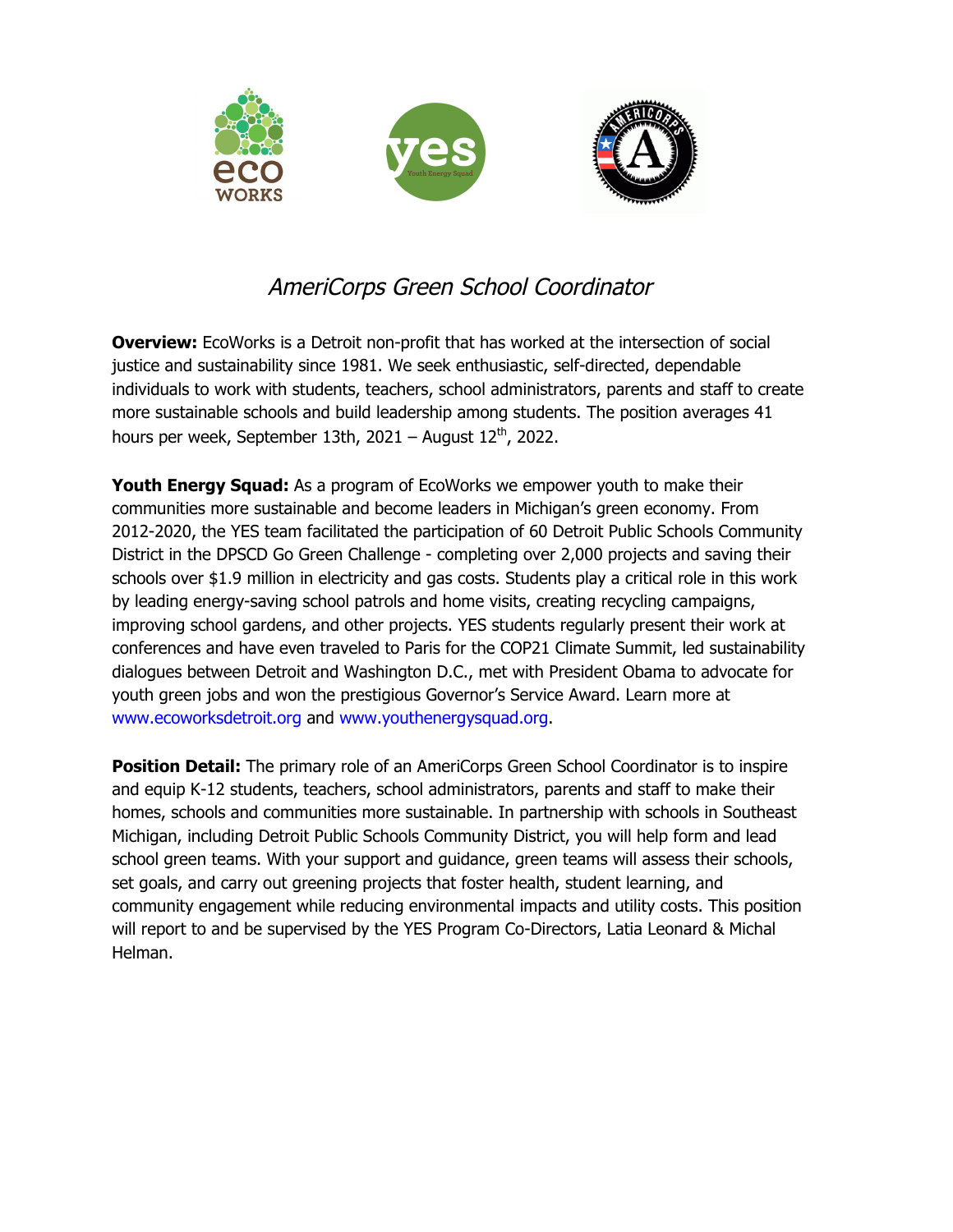## **Responsibilities:**

- Recruit and convene groups of students, school staff, and faculty to serve as a schools' green teams in elementary, middle, and high schools
- Support teachers and administrators to incorporate Detroit-specific sustainability lessons into their curriculum

• Support Green Team students in carrying out projects to make their homes and communities more sustainable, focusing on environmental justice issues such as climate change mitigation and resilience, energy and water security and food sovereignty

• Facilitate opportunities for parents to participate in home energy conservation and other sustainability initiatives

• Contribute to program development and administration through communications, event planning, leadership programming, lesson development, energy analysis, etc.

- Serve as a role model and mentor students for success in college and future careers
- Maintain safe, justice-minded, productive, and enjoyable work environment

## **Desired Qualifications:**

- Experience working with youth (e.g. tutor, coach, teacher, camp counselor)
- Bachelor's degree in related fields (environment, education, social science, etc.)
- Knowledge of energy, sustainability, and/or social justice issues
- Able to facilitate engaging activities, lead discussions, and manage group dynamics
- Self-directed and able to remain organized while moving multiple projects forward
- Excellent communication skills
- Strong leadership and decision-making skills
- Ability to work well with a team from diverse backgrounds and dedication to creating a positive and supportive work environment
- Comfort working in urban, low-income communities
- Computer proficiency and ability to work with MS Office and Google Apps
- Flexibility in a changing work environment; ability to work virtually when necessary
- Skills in graphic design, communications, technical analysis, curriculum development, and other areas that support program implementation are valued
- Spanish language skills are a plus
- All applicants must be at least 21 years old, a US Citizen and pass required criminal background checks

• Personal transportation or a valid driver's license are strongly preferred (mileage for program related travel is reimbursed)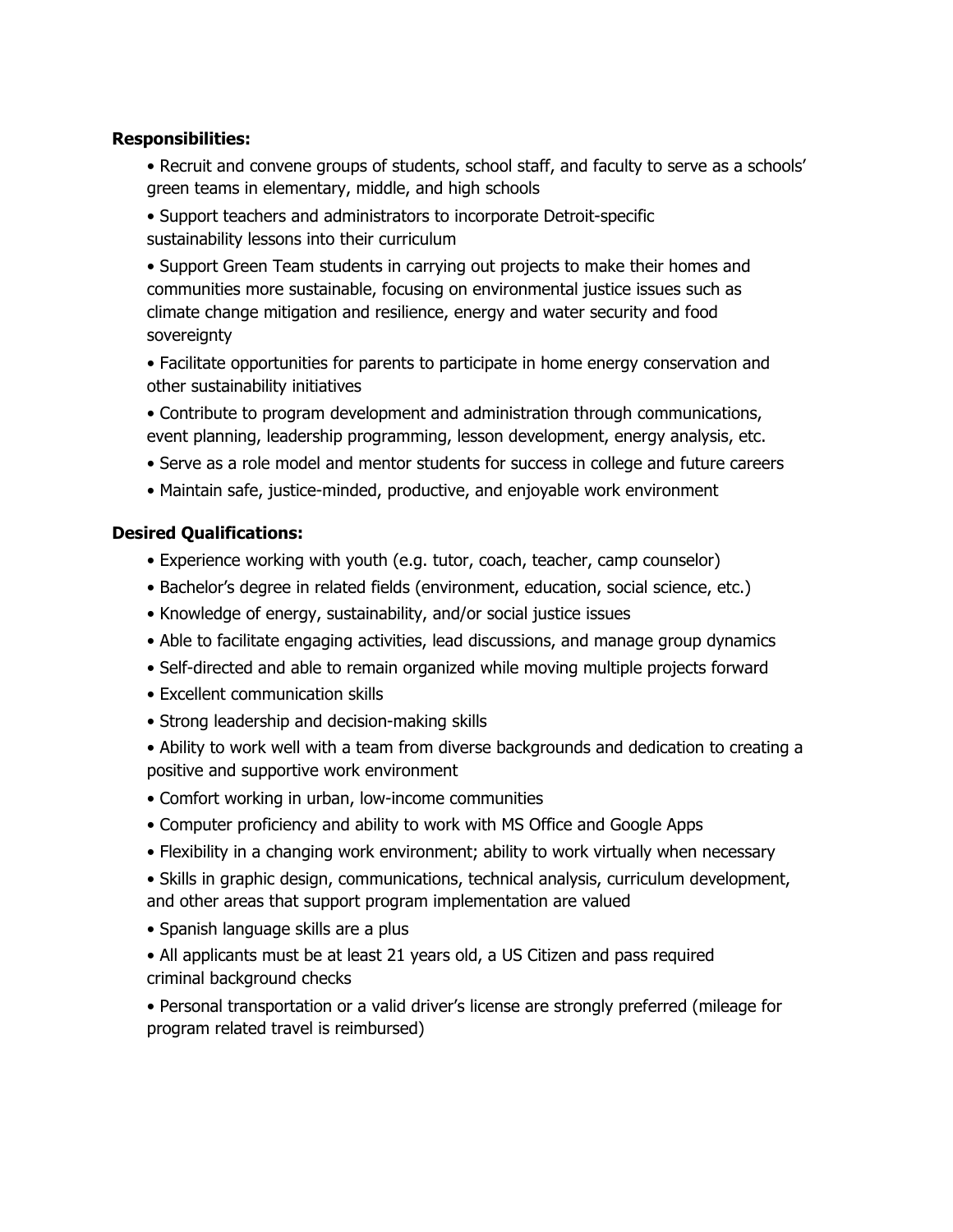**Terms:** AmeriCorps is a national service program that partners 75,000 people annually with non-profits (such as EcoWorks) to protect the environment, educate youth, and build communities. As an AmeriCorps member with EcoWorks you will serve a minimum of 1,700 hours from September  $13<sup>th</sup>$ , 2021 – August  $12<sup>th</sup>$ , 2022. The position includes a living stipend of \$18,375 distributed in bi-weekly disbursements of \$750; upon successful completion of service, an education award of \$6,195.00 for future expenses or loan repayment; forbearance of educational loan repayments; eligibility for health insurance; and mileage reimbursement for program travel. Extensive training will be provided and prospective members do not need extensive prior experience in energy efficiency or sustainability. The typical program schedule is Monday through Thursday, 8:30 – 5:00, Friday 8:30 – 3:30, and occasional Saturdays. Holidays such as winter break, spring break and limited time off are built into the program schedule.

**Benefits:** This AmeriCorps term of service is a commitment that demands initiative, flexibility, and determination to help YES succeed. In turn, you can expect a deeply rewarding experience in which you transform the lives of youth and develop the skills to be a stronger leader in future endeavors.

Key benefits include:

- Education Award upon successful completion of service term
- Health, Life and Disability Insurance
- Child Care Assistance
- Federal Loan Forbearance
- Access to program vehicles, computers and other necessary supplies
- Accessible accommodations
- Serving alongside a diverse group of passionate, talented leaders

Professional development for members is a strong tenet of the YES program and is delivered on a regular basis throughout the term of service. Additionally, through partnerships with a variety of local organizations, you will have ample opportunity to grow a personal network of professionals dedicated to social justice and the environment. Whether you are a recent college graduate, a retiree, or looking for a career change, we invite you to apply for the position.